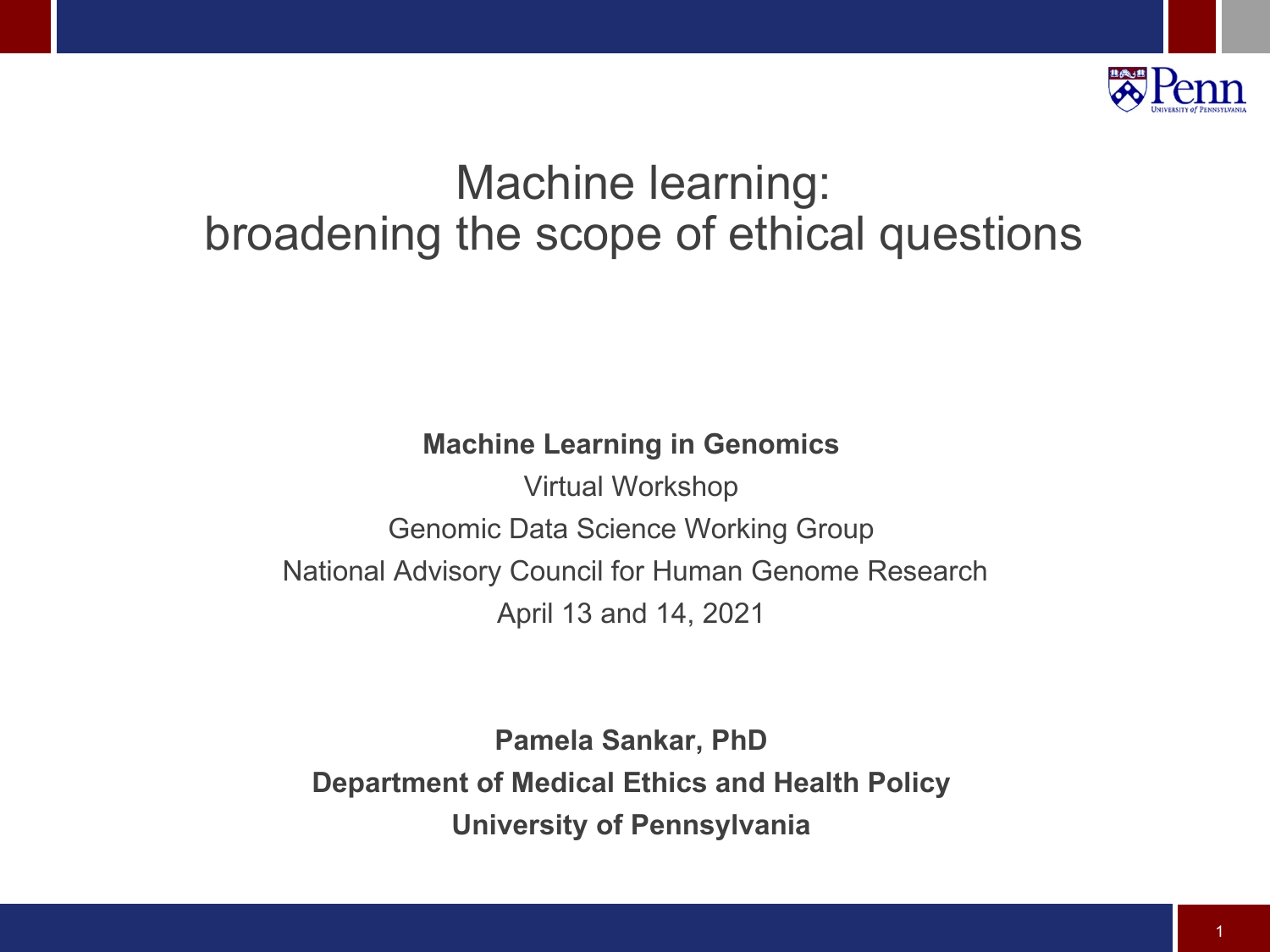

## **Ethical issues identified with healthcare machine learning**

Issues embedded in ML technology

- $\triangleright$ Transparency
- $\triangleright$ Bias
- $\triangleright$  Explainability
- **Execuntability**
- Standard medical ethics concerns
	- **≻Privacy**
	- **≻Fairness,**
	- ØJustice.
	- ØInformed consent; autonomy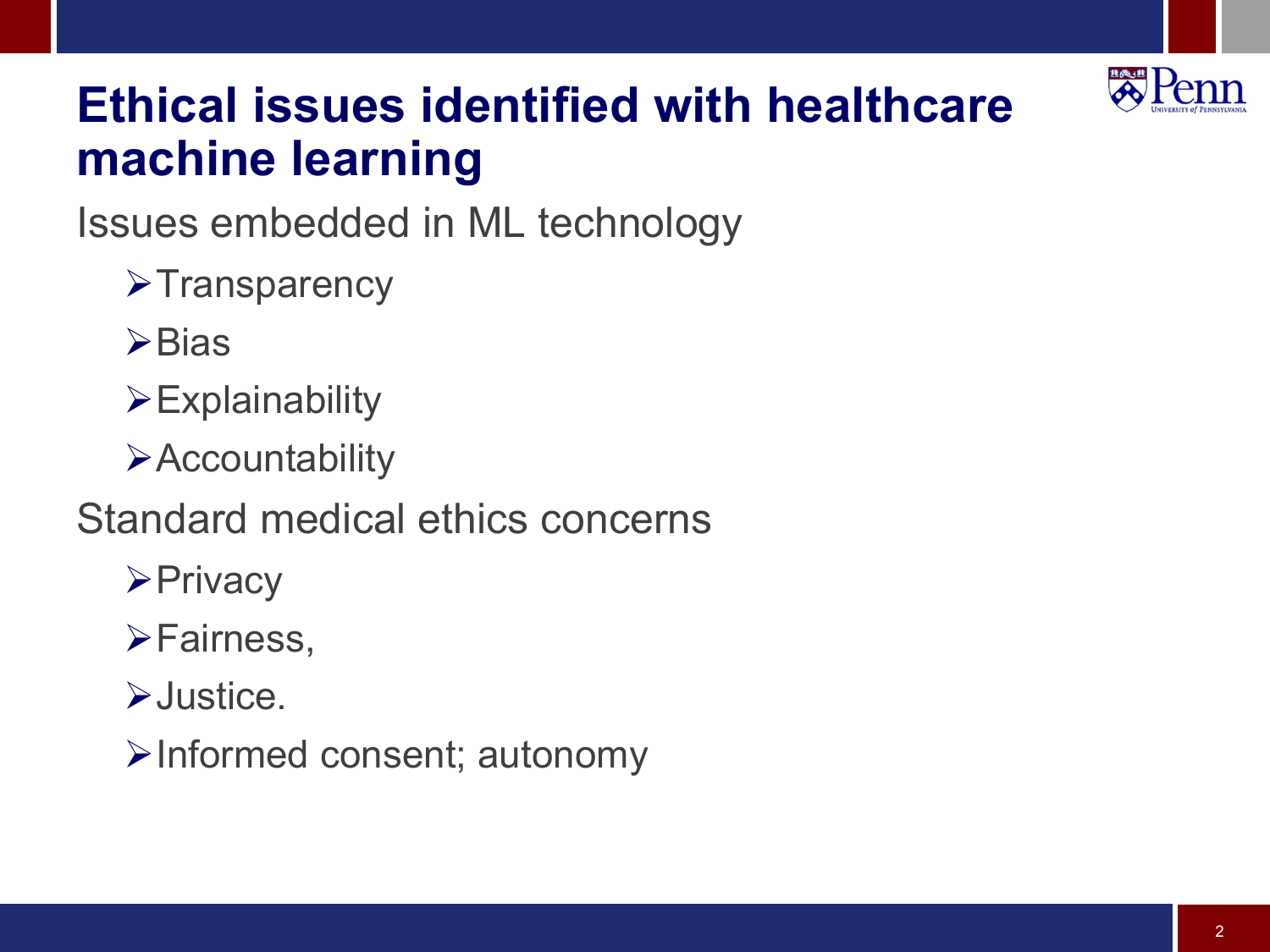# **Mixed commentary**



Machine learning: Is it the technology that will

■ will transform healthcare delivery in the next decade. Reduce costs; improve quality. (Becker 2019)

Or, is it

 $\blacksquare$  A giant with feet of clay? (Cabitza 2019)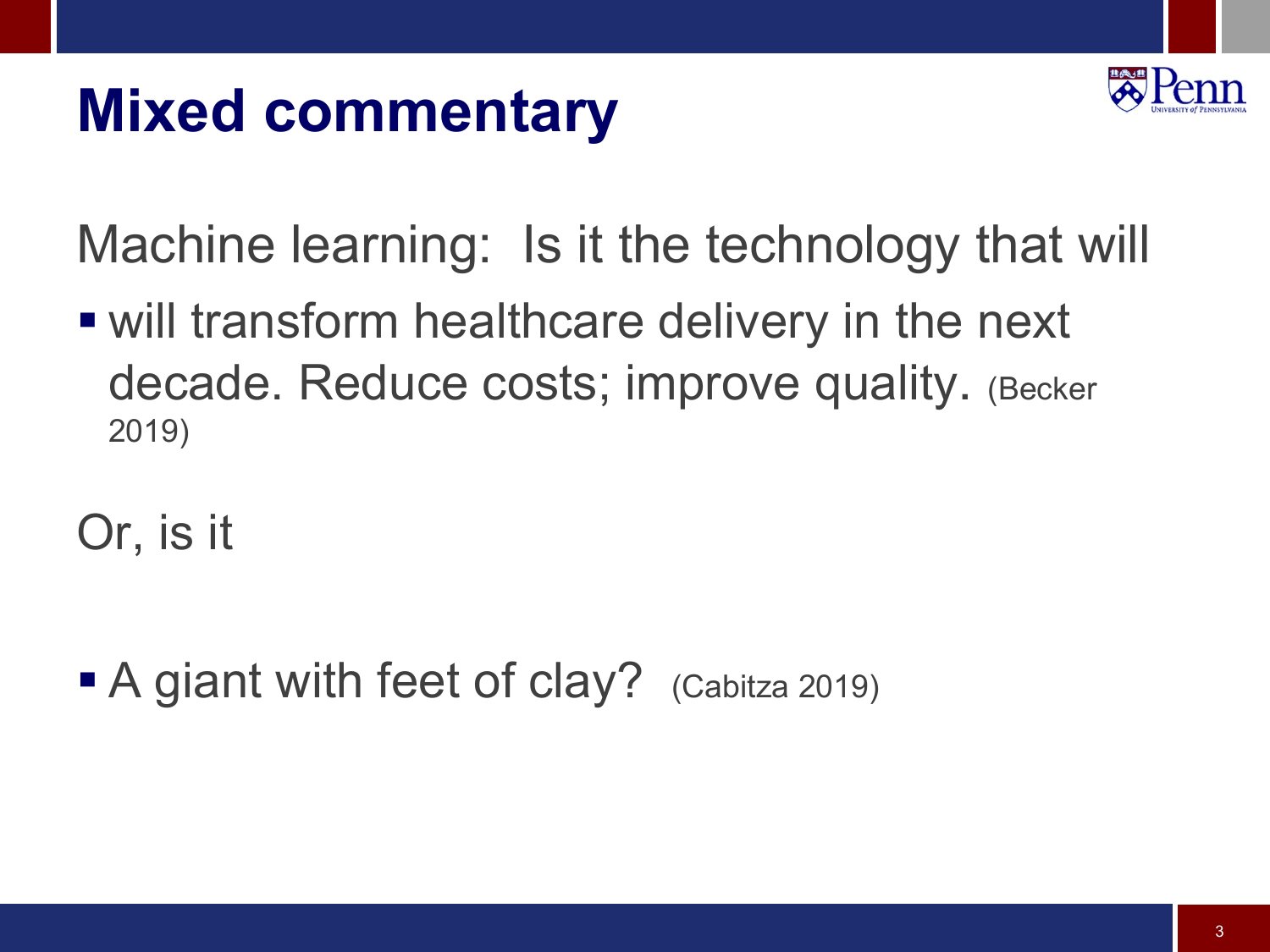## **Progress into clinical settings has been slow**

- Examples of fully integrated machine learning models that drive clinical care **are rare**. Sendak. 2019 eGEMs
- § [T]his development …allows clinicians with limited ML knowledge to apply ML models to their datasets, [still] **we were not successful in identifying any current applications in translational medicine**. Toh, Ebiomedicine 2020
- Given this impressive array of studies, it is perhaps surprising that **real world deployments of machine learning algorithms in clinical practice are rare.** Kelly BMC Medicine 2019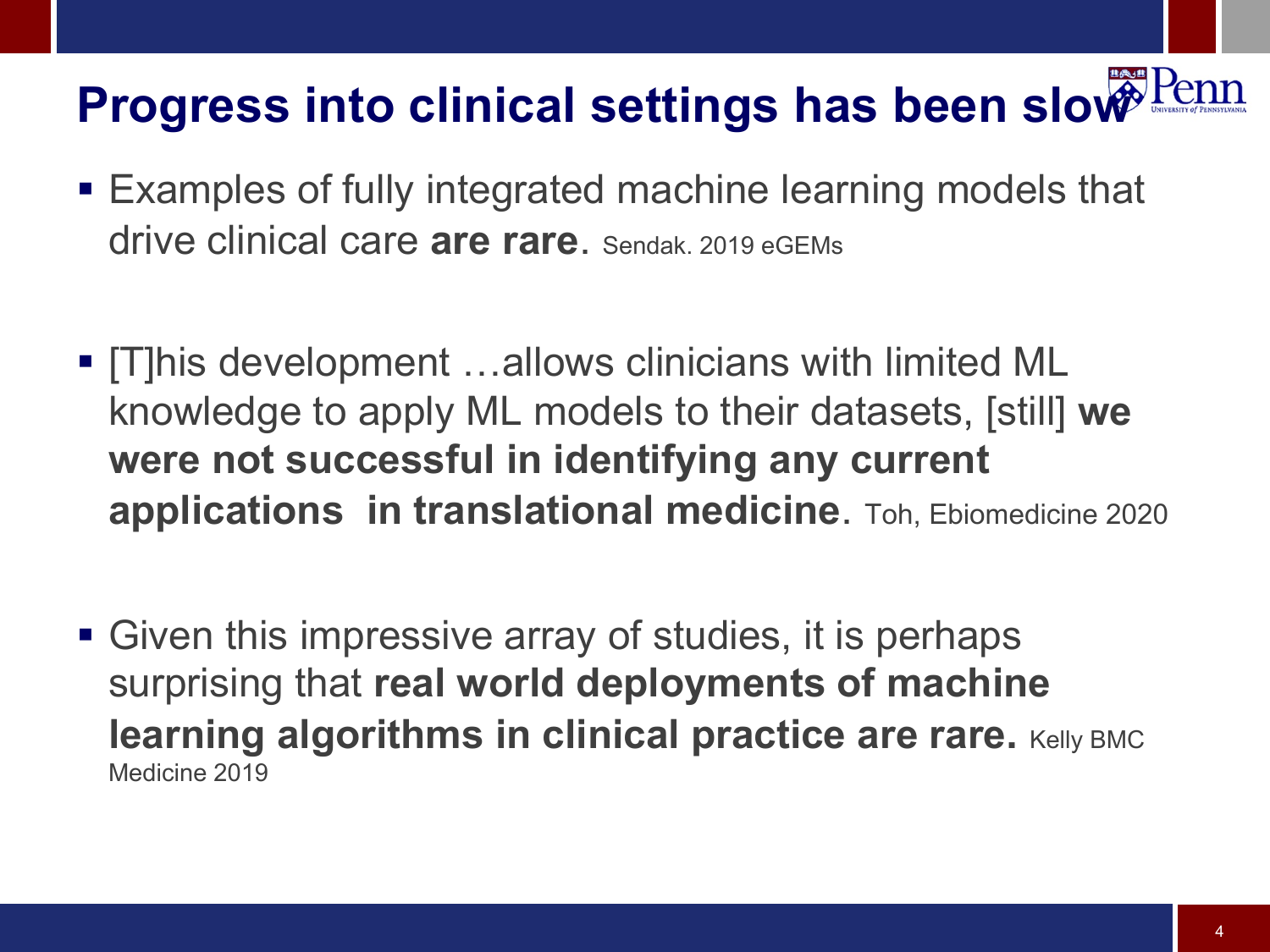#### **A** Pen **Unfamiliar with healthcare challenges**

- [O]ne thing to ask [about an algorithm being developed] is, and it can be really scary to ask, is but like kind of the worst case scenario and I think that's a lot of the problem with healthcare is, you know, the worst case is that someone loses their life, you know, I mean or gets worse even, it's just… versus, you know, someone's Uber didn't show up. It's a different… it's a different worst case...[002]
- And so many of these AI groups just go into this big data like it's data and don't understand the consequences. I mean we're not… there's not much consequences in telling people to buy the wrong book….The… but there's a lot of consequences in telling people to do the wrong thing in healthcare…[055]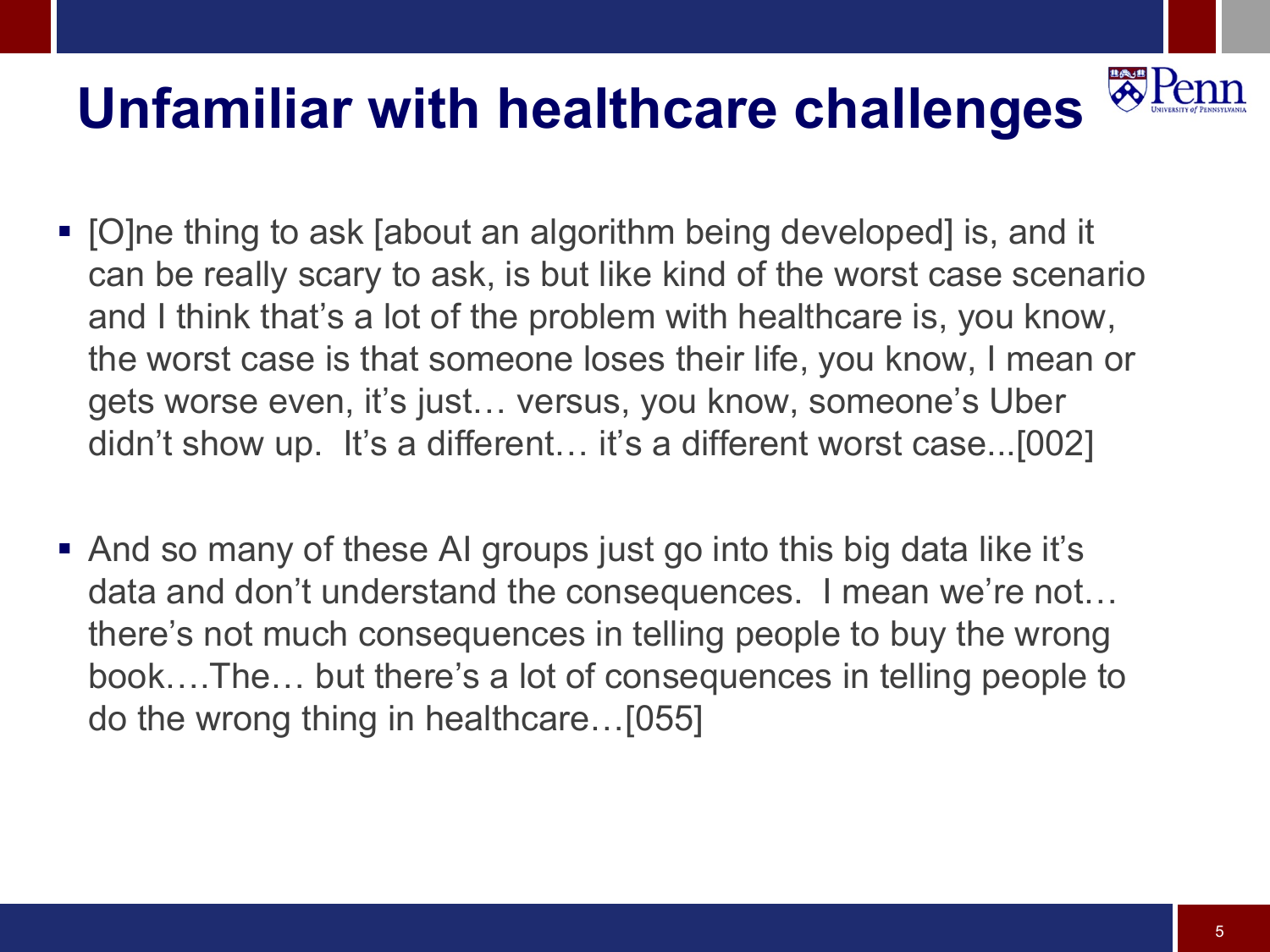## **Not an acceptable ethos**



I think there are some issues there, but I think the bigger… the disconnect that I've seen is in the ethos of how ... computer science has turned into a business**… has been built around this notion of tolerance to failure. The cost of doing it is cheap, so we can fail and move on, do another one. That is antithetical to medicine.** You're not allowed to fail with people. ... [T]hat's not an acceptable ethos. [057]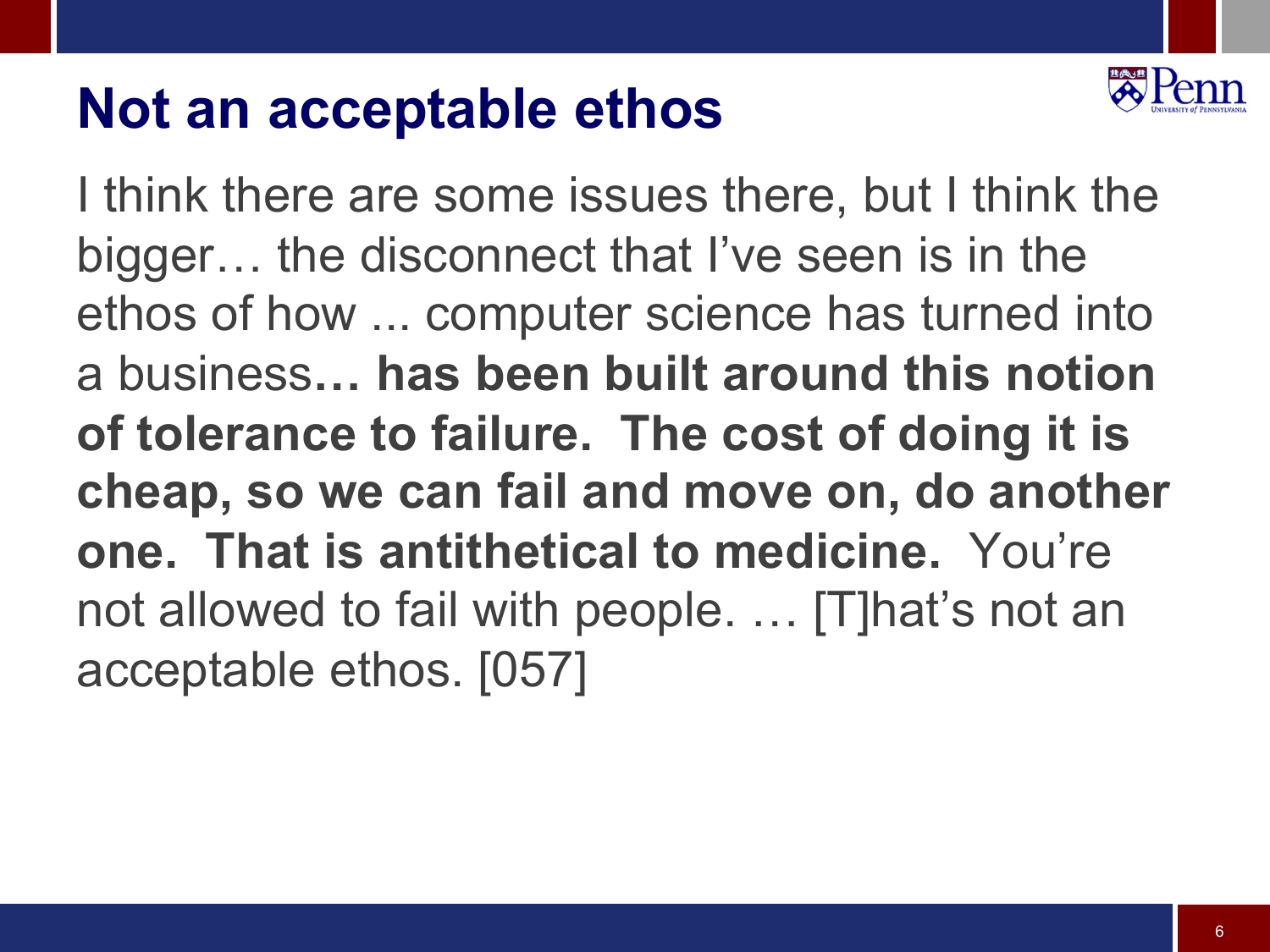## **Electronic health records**



- And on the flip side of it, when they do send us labs and other clinical data, usually in extracts from an EMR system, then that half of the battle is trying to make sense of that really, really crazy data to… to make it fit alongside the algorithms that we've already built previously. [063]
- But they're interacting with like the user interface end of EPIC and they [physicians] **…** they'll say like well I just use the social history tab to code that, but then we're looking at massive database tables in the back end and trying to figure out where all that stuff they charted ended up. [049]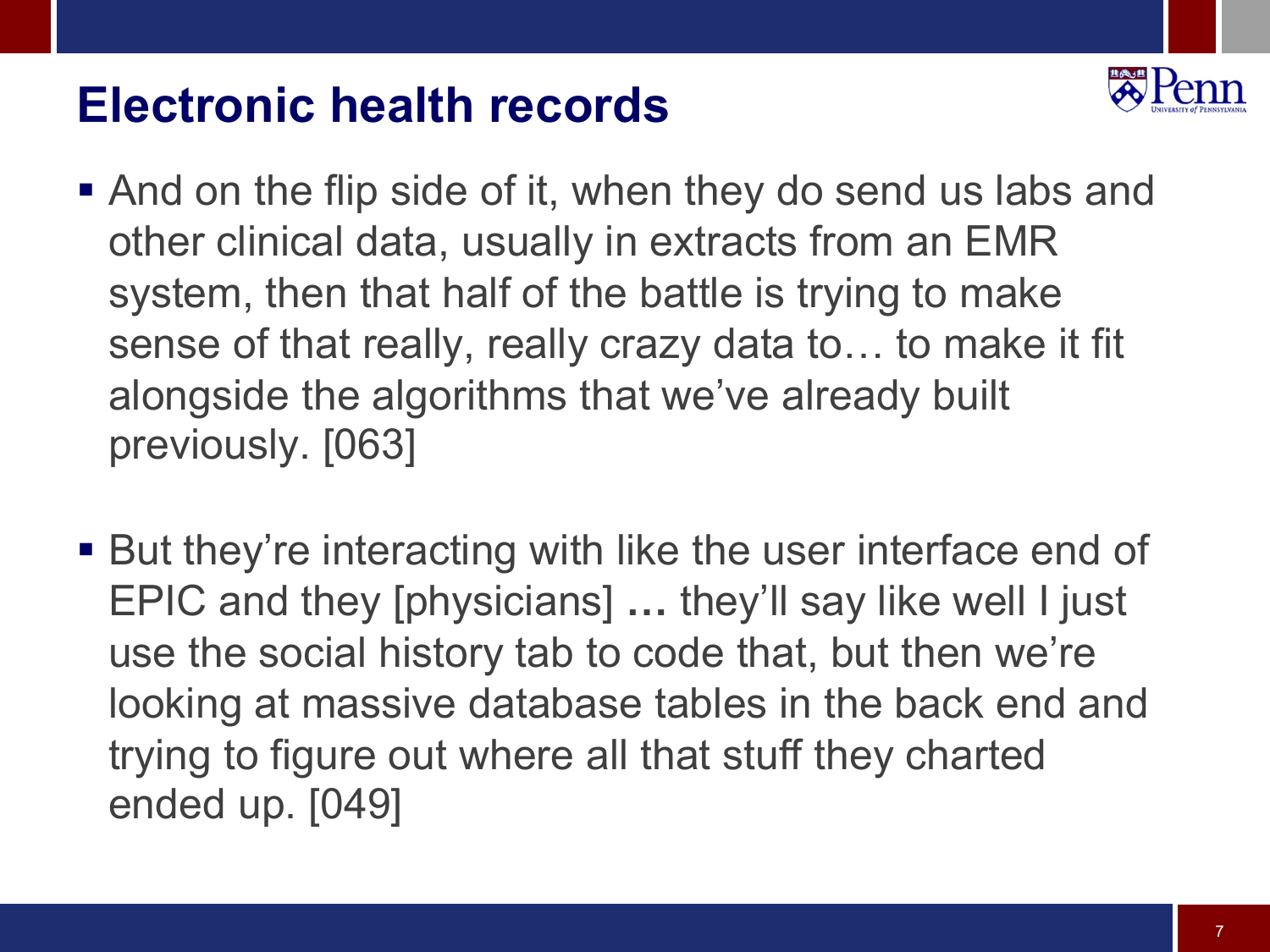# **Start over?**



[W]e need clinicians caring for patients, not entering data into systems, which for the most part do nothing with it… but this is a completely backwards approach, right. What we're basically doing, **instead of designing a system that says what do we need, let's go make sure we get… we have that data,** we're saying okay, why don't you just… why don't you doctor and nurse enter a ton of stuff, of which probably the majority is not very useful from an ML standpoint…[042]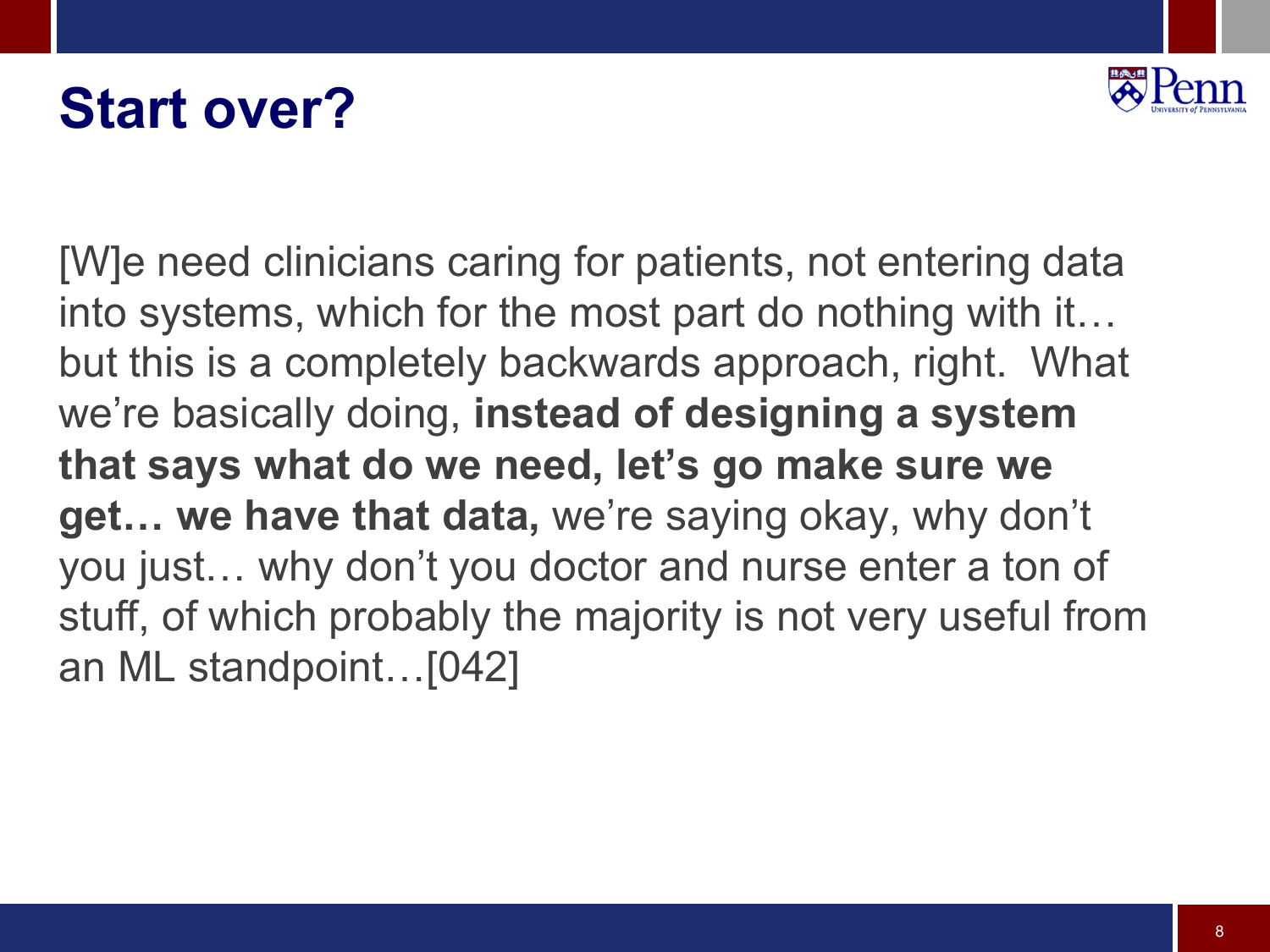## *…***ad hoc design process, poor data hygiene, and a lack of statistical rigor**

- A rigorous review of articles reporting studies of deep learning performance against health-care professionals in detecting diseases from medical imaging reported that of the 82 studies that qualified for detailed analysis **only four provided physicians with conditions that mirrored real clinical environments** (Liu et al Lancet 2019)
- An essay on pitfalls in machine learning research opened with the claim that research progress was hindered by reliance on "...an *ad hoc* design process, poor data hygiene, and a lack of statistical rigor in model evaluation." (Biderman NeurIPS 2020)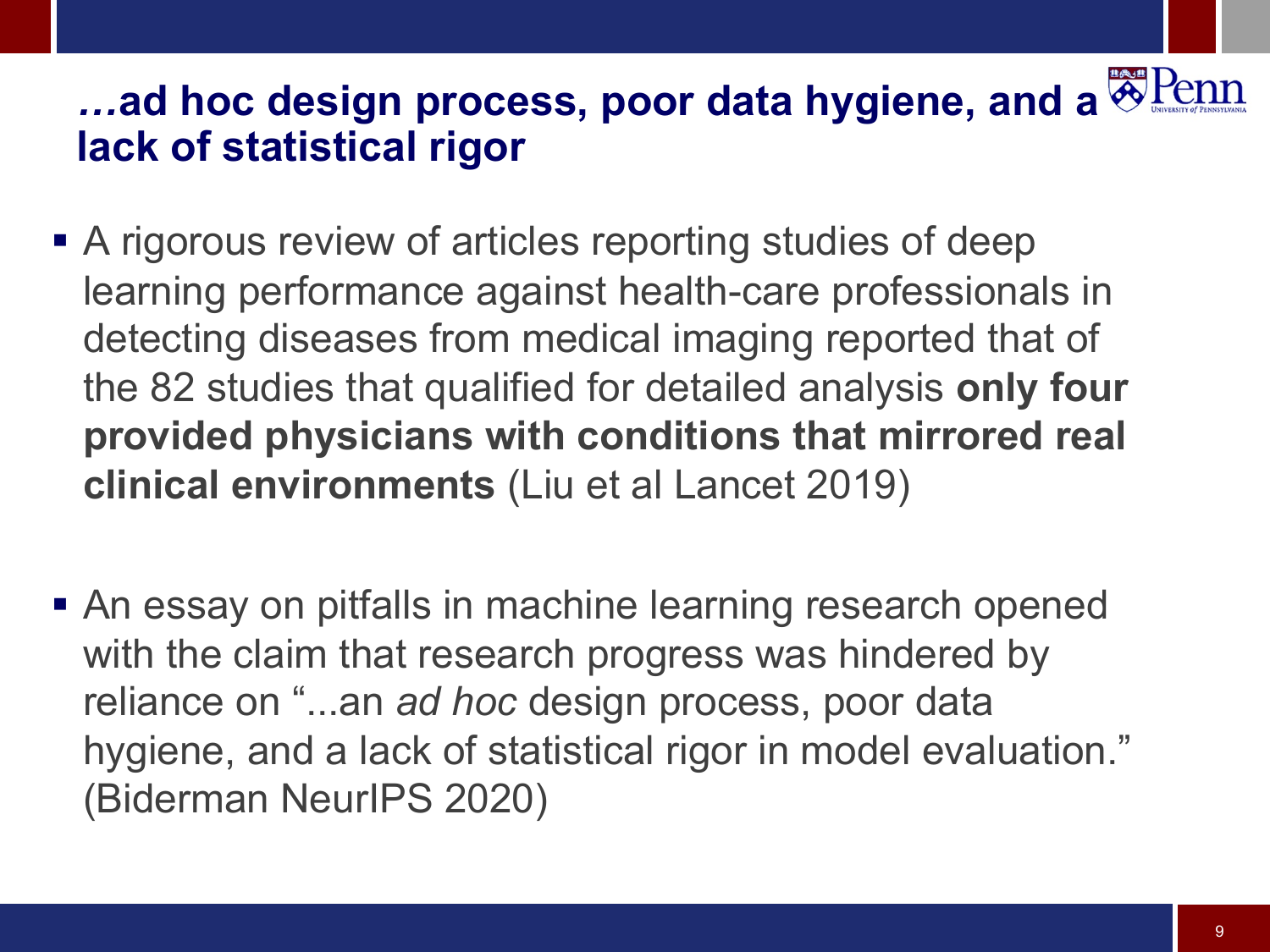# **Factors slowing ML progress**



Machine learning developers interviewed were

- unfamiliar with healthcare challenges;
- animated by a different ethos; and,
- bewildered by the complexity and multifunctionality of medical records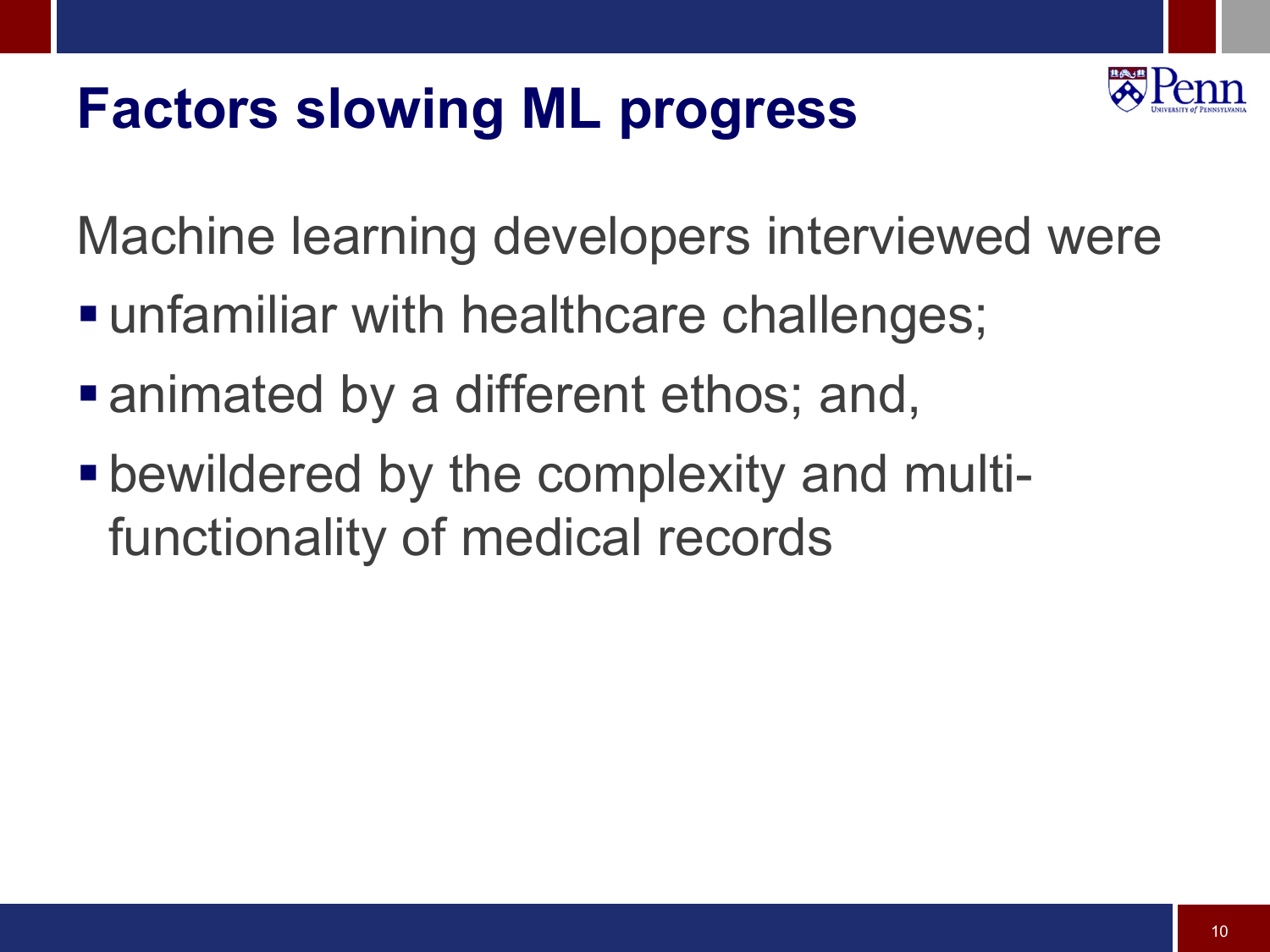

# **Machine learning as a general tool**

Machine learning was created to "be a general tool, designed for general purposes in a general context." (Gideon 2016)

- Machine learning emerged from efforts to create the capacity for computers to learn from their own operations using any data being processed from streams of information fed back by satellites to credit scores
- As it evolved, success was judged in part by how readily it could be adapted worked across settings.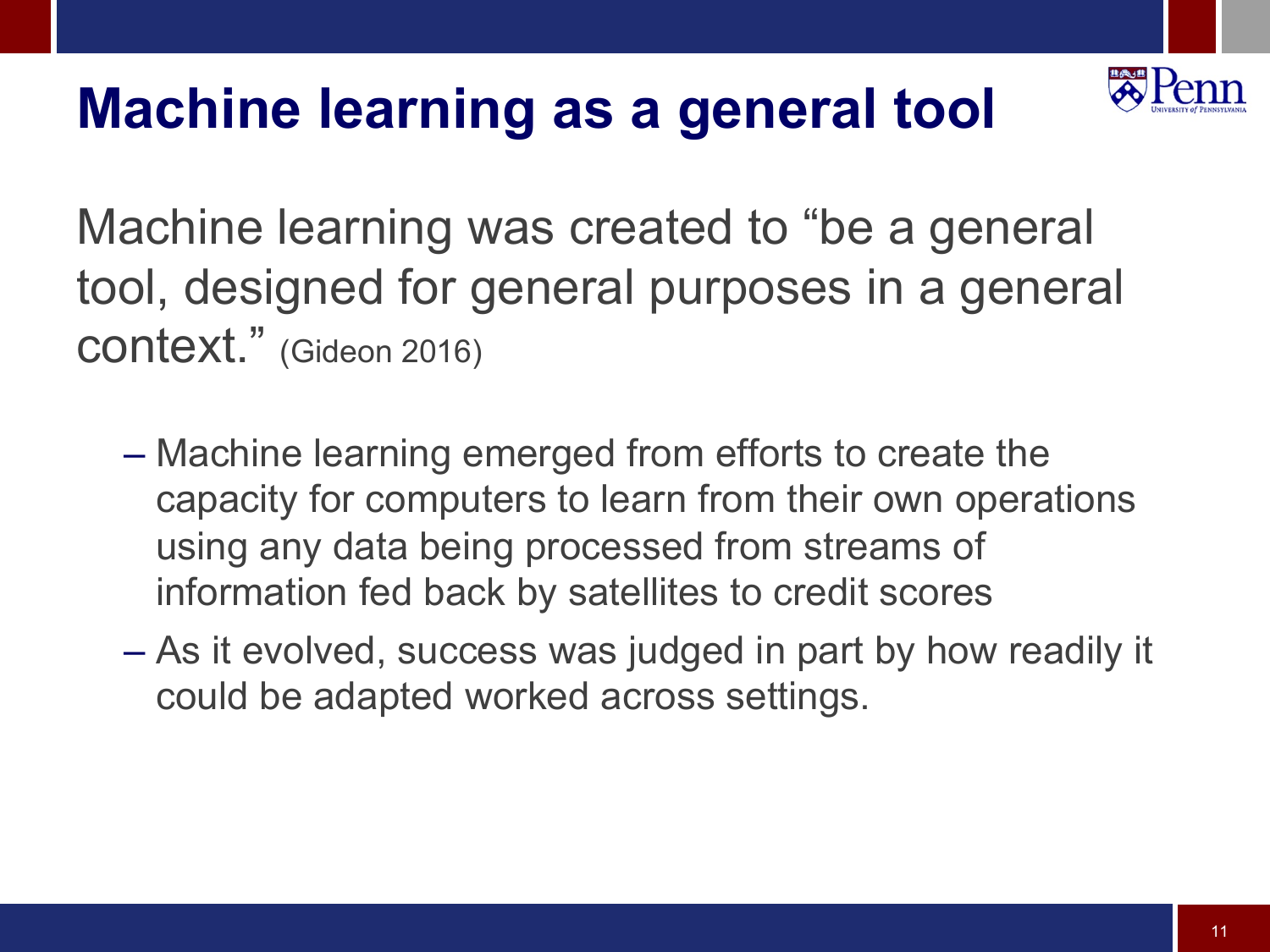# **Focus on tools obscures obstacles that slow Penn progress**

- ML developers who know very little about health care got so close to healthcare **because it never occurred them –or apparently anyone else—that they shouldn't or couldn't.**
- Moving from finance to healthcare would be no more difficult that it had been to move from finance to marketing.
- The hammer would find its nails.
- Data would be wrangled and algorithms trained.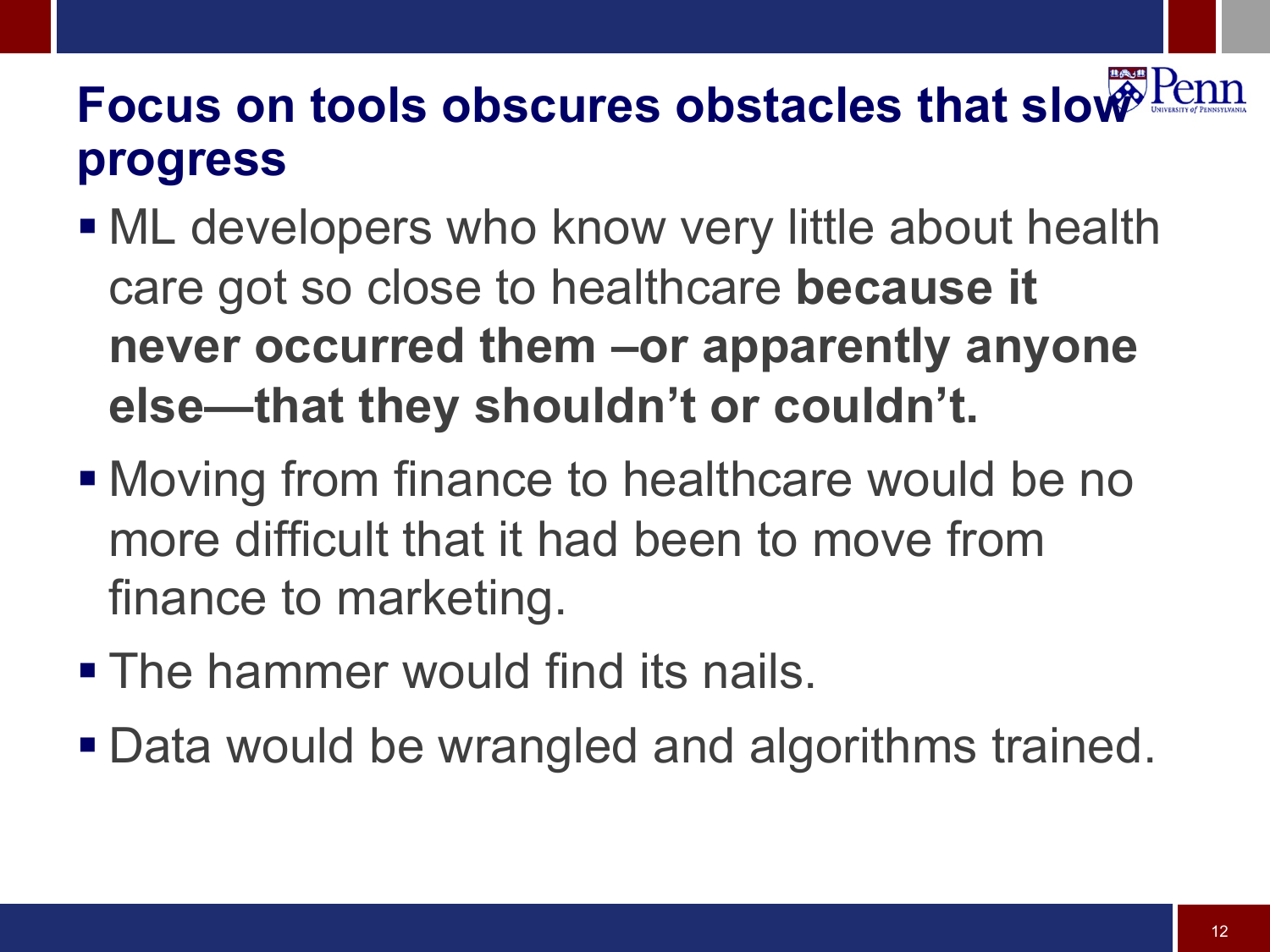## **Treat ML the source of ethical problems**



- Moreover, studies indicate that image recognition software is prone to develop biases (Grote 2019)
- If algorithms trained on data sets with these characteristics [older, white, males] are adopted in healthcare, they have the potential to exacerbate health disparities. (**Vayena 2018)**
- …standard **machine learning** can acquire stereotyped biases from textual data (Caliskan, 2017)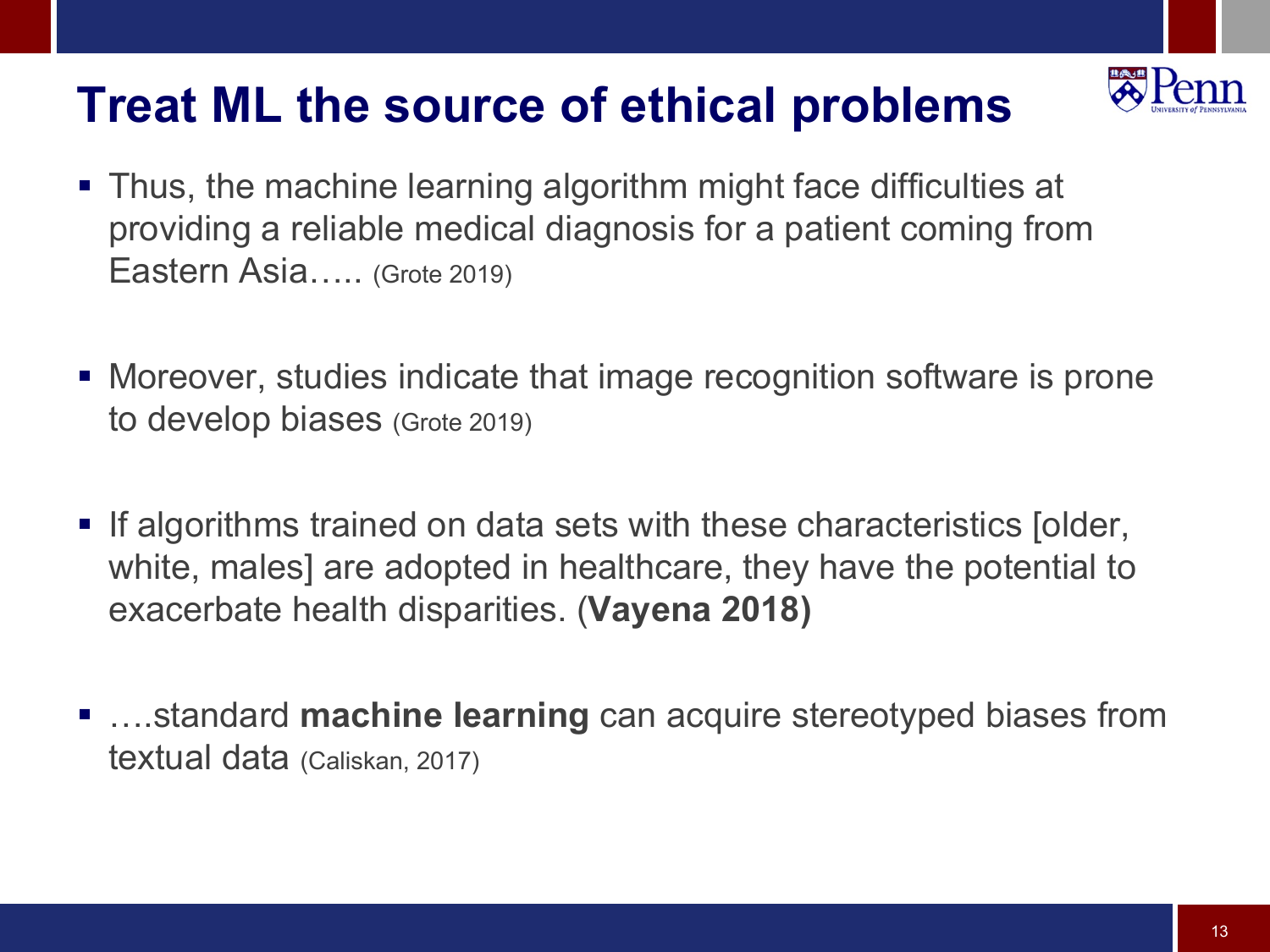# **Proposed solutions**



- Most common solution proposed in these articles is to pay careful attention to samples used in test datasets
- What does this imply for attention to health disparities?